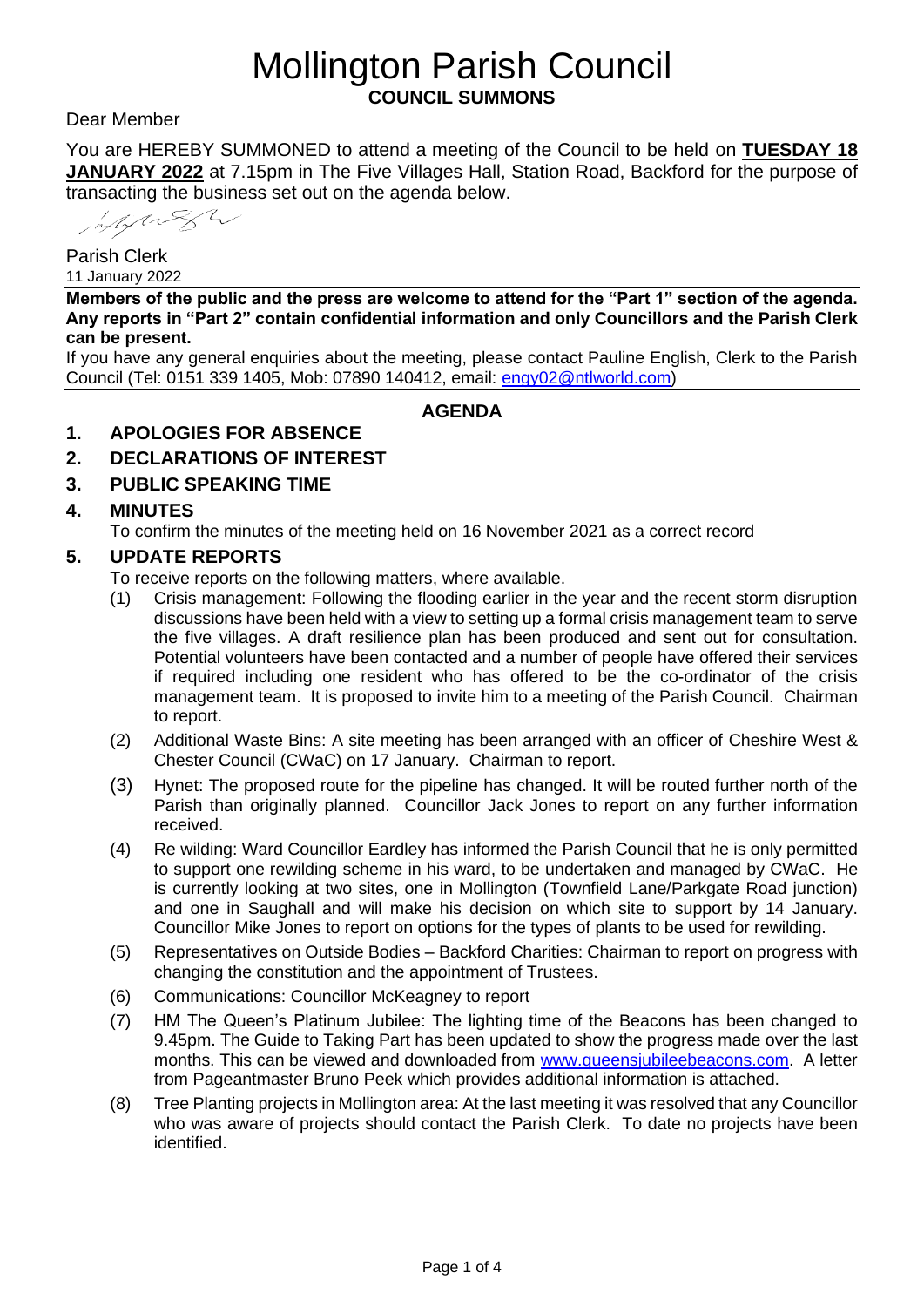# **6. PLANNING**

(1) **Applications Received:** To consider and, if appropriate, comment to Cheshire West & Chester Council on the following application(s)

| Choster Countries on the following application (9) |                                                                                                              |                                                                               |                                           |  |
|----------------------------------------------------|--------------------------------------------------------------------------------------------------------------|-------------------------------------------------------------------------------|-------------------------------------------|--|
| Application No.                                    | <b>Application Site</b><br>Application                                                                       |                                                                               | Comments by                               |  |
|                                                    | 21/04439/FUL 1.8m brick boundary wall and<br>tree protection in retrospect                                   | Eden<br>House, Well<br>Lane,<br>Mollington, Chester CH1 6LD                   | 18 January<br>2022<br>No decision<br>made |  |
|                                                    | 21/04965/TPO 1x oak in front garden<br>$\overline{\phantom{a}}$<br>reduce the tree height by<br>about a half | The Hollows, 18 Townfield<br>Lane, Mollington, Chester<br>CH <sub>1</sub> 6NJ | 1 February<br>2022                        |  |
|                                                    | 21/04742/FUL Erection of detached single<br>storey garage                                                    | Willow Farm Cottage, Well<br>Lane, Mollington, Chester,<br>Cheshire CH1 6LD   | 2 February<br>2022                        |  |

### (2) **Decisions:** To note the following decisions made by Cheshire West & Chester Council

| Application No. | Application                                                                                                                                                                | <b>Application Site</b>                                                           | <b>Decision</b> |
|-----------------|----------------------------------------------------------------------------------------------------------------------------------------------------------------------------|-----------------------------------------------------------------------------------|-----------------|
|                 | 20/02289/FUL Change of Use of existing<br>footgolf<br>building<br>and<br>associated area to day care<br>for dogs                                                           | Land At Mollington Grange<br>Business Park, Parkgate Road,<br>Mollington, Chester | Approved        |
|                 | 21/01380/FUL   Demolition of existing garage,<br>erection of detached garage<br>to front, single storey side<br>extension, two storey and<br>single storey rear extensions | Greenacres, Townfield Lane,<br>Mollington, Chester, Cheshire<br><b>CH1 6NJ</b>    | Approved        |

# (3) **Applications awaiting decision**

| Application No. | Application                                                                         | Application site |  |
|-----------------|-------------------------------------------------------------------------------------|------------------|--|
|                 | [21/02008/FUL] Change of use of land to enclosed Land At Mere Farm, Townfield Lane, |                  |  |
|                 | private dog day care/dog exercise   Mollington, Chester, Cheshire                   |                  |  |
|                 | facility including parking and addition                                             |                  |  |
|                 | of site office/timber store                                                         |                  |  |

### **7. FINANCE**

(1) To note income received since the last meeting of the Parish Council: None

### (2) To note expenditure since the last meeting of the Parish Council

| Date     | Method      | Description                      | Amount   |
|----------|-------------|----------------------------------|----------|
| 29.11.21 | <b>SO</b>   | Amenity Cleaner - wages November | 197.60   |
| 29.11.21 | <b>SO</b>   | Parish Clerk - salary November   | 194.82   |
| 17.12.21 | DD          | PWLB Loan repayment              | 1,117.35 |
| 29.12.21 | <b>SO</b>   | Amenity Cleaner - wages December | 197.60   |
| 29.12.21 | <b>SO</b>   | Parish Clerk - salary December   | 194.82   |
| 31.12.21 | <b>Bank</b> | Service charge                   | 18.00    |
| 06.01.22 | <b>BACS</b> | Five Villages Hall - Room Hire   | 20.00    |
|          |             | Total                            | 1,940.19 |

| Reconciliation: | <b>Opening Balance</b> | 11,471.71 |
|-----------------|------------------------|-----------|
|                 | Add: Receipts          |           |
|                 | Less: Payments         | 1,940.19  |
|                 | <b>Closing Balance</b> | 9,531.52  |

(3) To consider the Parish Council's budget for 2022/23 and to decide the amount of precept required to meet this budget.

It is RECOMMENDED that:

- a) the Clerk's salary be increased by one column point to SCP23 (£14.42 per hour)
- b) the monthly fixed payment of £10 to mitigate the costs of having the Parish Council's registered office at the Clerk's home be agreed for 2022-23;
- c) the rate per mile for casual use of own transport by both employees and Councillors on Parish Council approved business should remain at 45p per mile;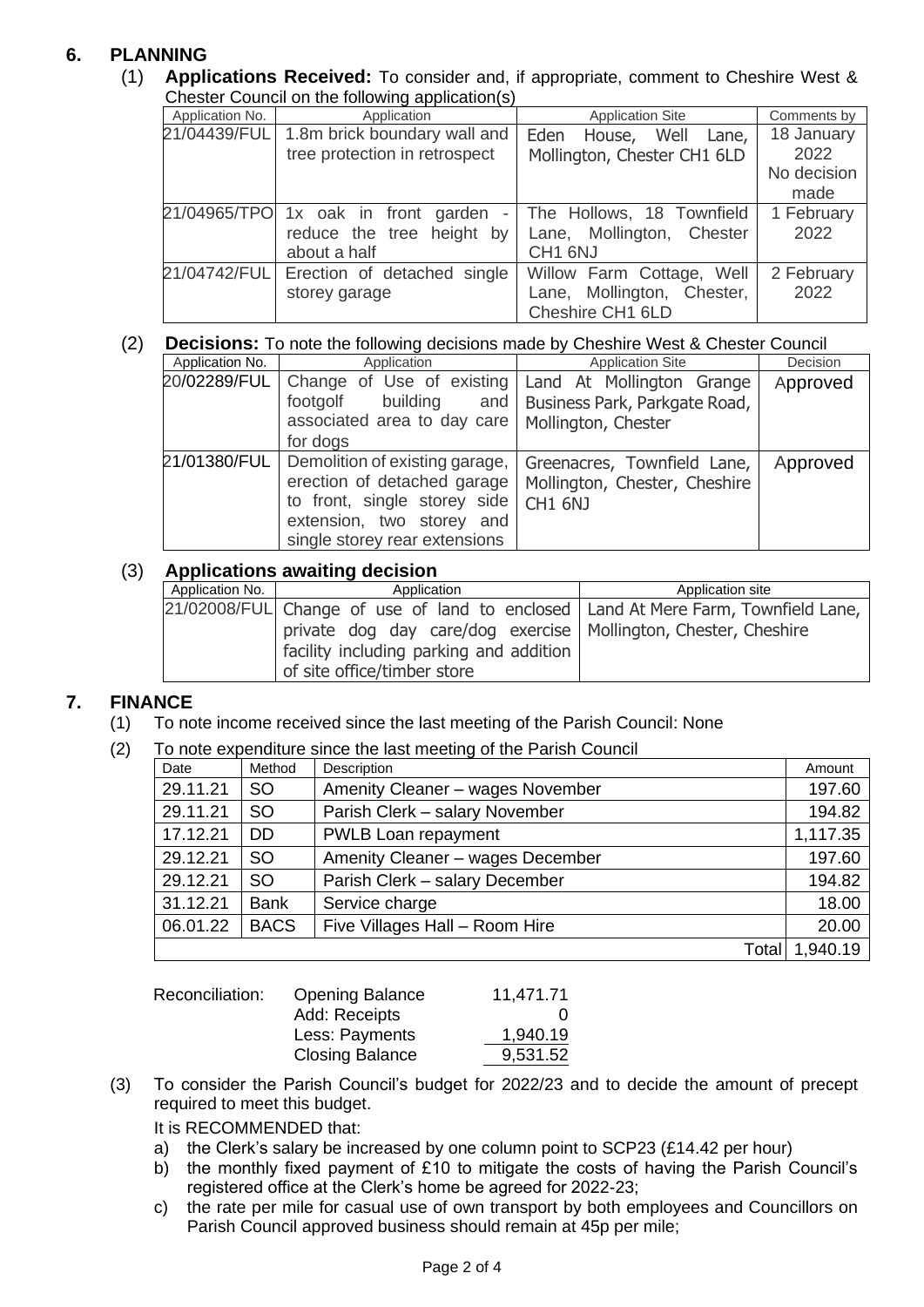- d) the Amenity Cleaner's wage from1 April 2022 be increased to the amount agreed by Cheshire West & Chester Council as the local living wage and his hours of work remain at six per week;
- e) the budget for 2022/23 be agreed;
- f) the precept be set at  $Ex.000$  (a Band D payment of  $Ex$  per annum);

# **8. HIGHWAY MATTERS AND AMENITY CLEANING**

- (1) **Grove Road Speed Limit:** No date has been given yet for The Parish Clerk has purchased a Bushnell radar gun with case and batteries at a total cost of £224.45 and has made enquiries of the Police & Crime Commissioner's office about seeking a grant to cover the cost.
- (2) **School Bus Services:** To receive an update, if available, from Ward Councillor Eardley

## **9. MOLLINGTON SCHOOL AND PLAYING FIELD**

To decide whether the Parish Council should renew the license for the use of the playing field during the ongoing coronavirus pandemic.

### **10. TACKLING THE CLIMATE EMERGENCY**

This item was deferred from the last meeting. The attached email sets out the issues.

### **11. POLICE & CRIME PLAN 2021-24**

The Police & Crime Commissioner's Plan for 2021-24 sets out his vision for policing, crime and community safety in Cheshire. It also details the strategic priorities for Cheshire Constabulary over the next three years and sets out how the Chief Constable will be held to account to ensure that the police service delivers on these priorities. The six key priorities for policing and crime in Cheshire from now until 2024 are to:

- Prevent and tackle crime
- Make Cheshire's roads safer
- Deliver justice for victims of crime
- Protect vulnerable and at-risk people
- Improve public confidence in policing
- Modernise our police service

The Plan is available using the following link Police and Crime Plan [2021-24](https://www.cheshire-pcc.gov.uk/SysSiteAssets/media/downloads/what-i-do/making-cheshire-safer/police-and-crime-plan/police-and-crime-plan-2021-24.pdf)

# **12. CONSULTATIONS**

- (1) **Postal Service Regulation**: The Office of Communications (OFCOM) has recently launched a consultation into its review of postal service regulation from 2022–2027. NALC will be responding to this consultation as most rural councils will have an interest in the proposals. The attached briefing document sets out full details and the main consultation questions NALC will be responding to. NALC is seeking the views of County Associations and member councils in response to questions to help inform its submission to OFCOM. The deadline for responses is 17 February 2022.
- (2) **NACO (National Association of Civic Officers) Tree Planting Day - Friday 11 March 2022**: NACO is hoping that as many civic leaders as possible will all, on the same day, plant a tree to mark The Queen's Platinum Jubilee. The day chosen is Friday 11 March 2022 - the seventieth day of the year in which The Queen marks the seventieth anniversary of her accession. What they would like is simply an indication that the Parish Council is likely to take part; more information will be requested at a later stage. A bound book will be prepared including the names of all Councils taking part, with the name of the person planting the tree, the office they hold, the type of tree planted and where it was planted. The book will then be sent to The Queen. A response is required to **[events@naco.uk.com](mailto:events@naco.uk.com)** with the name of the Parish Council and saying either:
	- Yes, we are hoping to take part; or
	- Yes, we will take part'; or
	- Please send me further information.

### **(3) Neighbourhood Planning (General) Regulations 2012 (as amended) Publication of the Upton-by-Chester Neighbourhood Development Plan**

The Parish Council has been contacted by CWaC as it is a neighbouring Parish Council in relation to the Upton-by-Chester Neighbourhood Development Plan, which has now been submitted to CWaC in accordance with the Neighbourhood Planning (General) Regulations 2012 (as amended). There will now be a six week consultation period running from **13 January 2022 to 5pm on Thursday 24 February 2022** during which interested parties can make comments on the plan, a copy of which is available on the CWaC website at **[www.cheshirewestandchester.gov.uk/neighbourhoodplanning](https://www.cheshirewestandchester.gov.uk/neighbourhoodplanning)**. Comments should relate